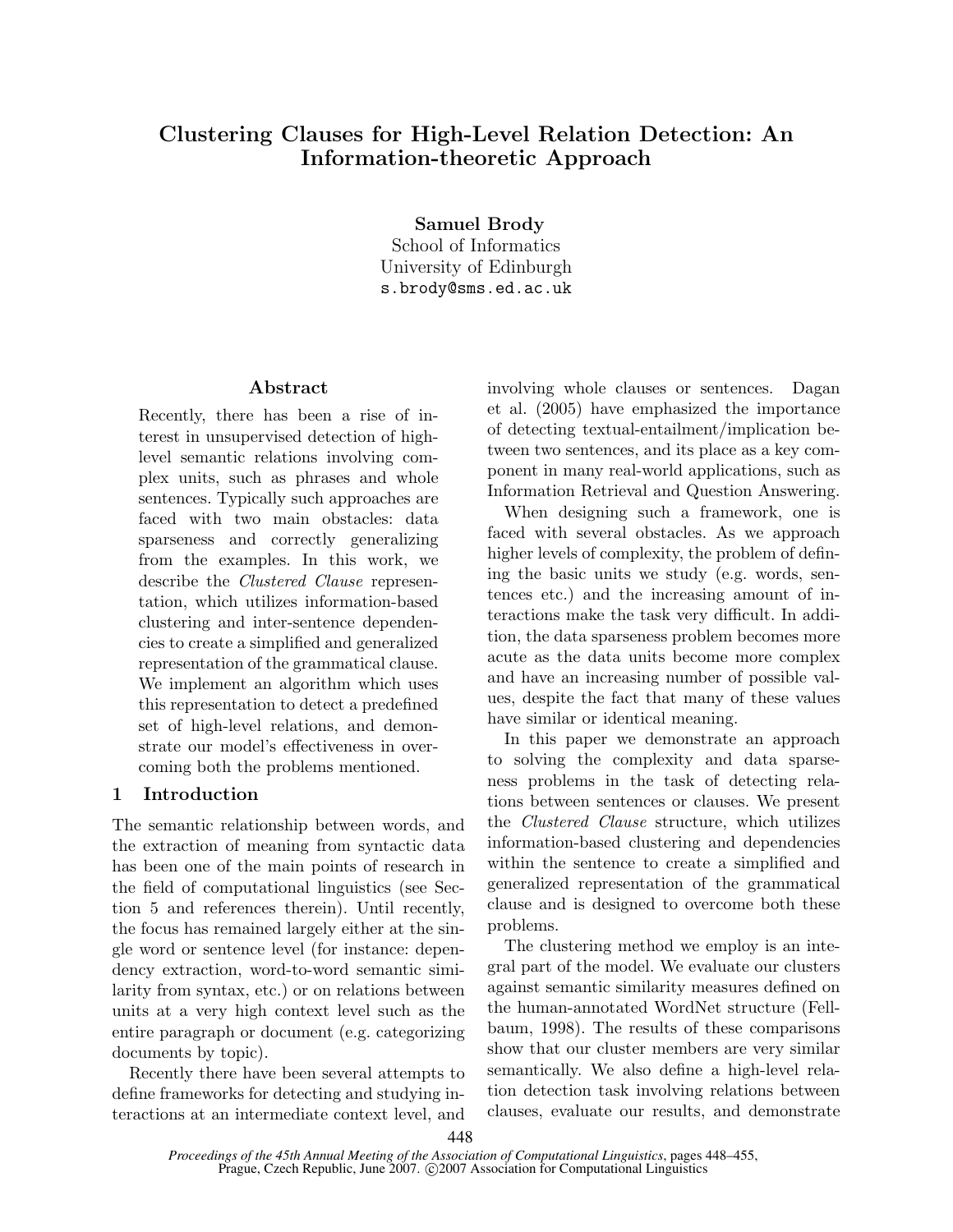the effectiveness of using our model in this task. This work extends selected parts of Brody (2005), where further details can be found.

## 2 Model Construction

When designing our framework, we must address the complexity and sparseness problems encountered when dealing with whole sentences. Our solution to these issues combines two elements. First, to reduce complexity, we simplify a grammatical clause to its primary components - the subject, verb and object. Secondly, to provide a generalization framework which will enable us to overcome data-sparseness, we cluster each part of the clause using data from within the clause itself. By combining the simplified clause structure and the clustering we produce our Clustered Clause model - a triplet of clusters representing a generalized clause.

The Simplified Clause: In order to extract clauses from the text, we use Lin's parser MINI-PAR (Lin, 1994). The output of the parser is a dependency tree of each sentence, also containing lemmatized versions of the component words. We extract the verb, subject and object of every clause (including subordinate clauses), and use this triplet of values, the simplified clause, in place of the original complete clause. As seen in Figure 1, these components make up the top (root) triangle of the clause parse tree. We also use the lemmatized form of the words provided by the parser, to further reduce complexity.



Figure 1: The parse tree for the sentence "John found a solution to the problem". The subjectverb-object triplet is marked with a border.

Clustering Clause Components: For our model, we cluster the data to provide both generalization, by using a cluster to represent a more generalized concept shared by its component words, and a form of dimensionality reduction, by using fewer units (clusters) to represent a much larger amount of words.

We chose to use the Sequential Information Bottleneck algorithm (Slonim et al., 2002) for our clustering tasks. The information Bottleneck principle views the clustering task as an optimization problem, where the clustering algorithm attempts to group together values of one variable while retaining as much information as possible regarding the values of another (target) variable. There is a trade-off between the compactness of the clustering and the amount of retained information. This algorithm (and others based on the IB principle) is especially suited for use with graphical models or dependency structures, since the distance measure it employs in the clustering is defined solely by the dependency relation between two variables, and therefore required no external parameters. The values of one variable are clustered using their cooccurrence distribution with regard to the values of the second (target) variable in the dependency relation. As an example, consider the following subject-verb co-occurrence matrix:

| s    | tell | scratch | drink |
|------|------|---------|-------|
| dog  |      |         |       |
| John |      |         |       |
| cat  |      |         |       |
| man  |      |         |       |

The value in cell  $(i, j)$  indicates the number of times the noun i occurred as the subject of the verb j. Calculating the Mutual Information between the subjects variable (S) and verbs variable (V) in this table, we get  $MI(S, V) = 0.52$ bits. Suppose we wish to cluster the subject nouns into two clusters while preserving the highest Mutual Information with regard to the verbs. The following co-occurrence matrix is the optimal clustering, and retains a M.I. value of 0.4 bits (77% of original):

| Clustered $S \setminus V$ | tell | scratch $\vert$ drink |  |
|---------------------------|------|-----------------------|--|
| $\{dog, cat\}$            |      |                       |  |
| {John,man}                |      |                       |  |

Notice that although the values in the drink column are higher than in others, and we may be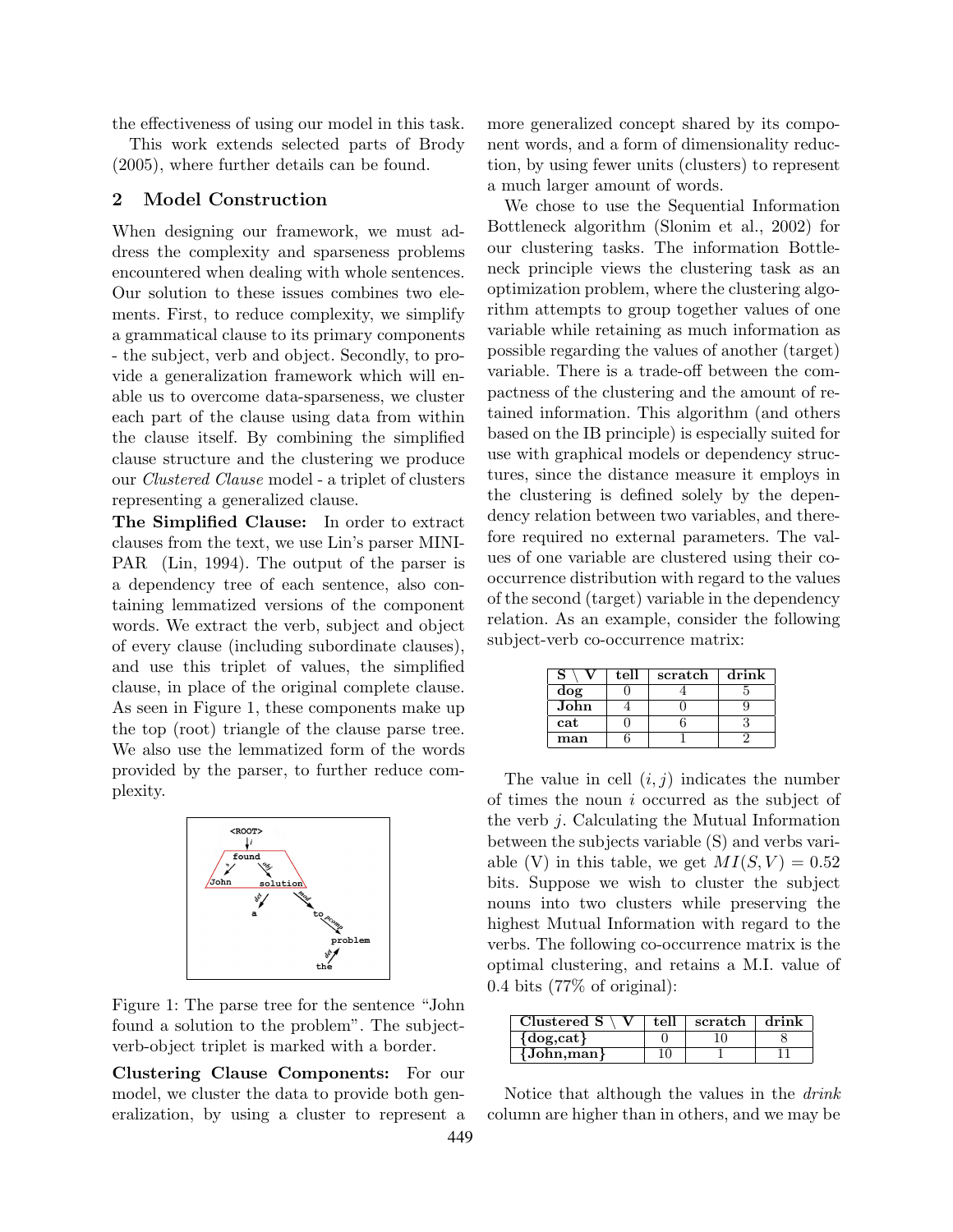tempted to cluster together dog and John based on this column, the informativeness of this verb is smaller - if we know the verb is tell we can be sure the noun is not *dog* or *cat*, whereas if we know it is drink, we can only say it is slightly more probable that the noun is *John* or dog.

Our dependency structure consists of three variables: subject, verb, and object, and we take advantage of the subject-verb and verb-object dependencies in our clustering. The clustering was performed on each variable separately, in a two phase procedure (see Figure 2). In the first stage, we clustered the subject variable into  $200 \text{ clusters}^1$ , using the subject-verb dependency (i.e. the verb variable was the target). The same was done with the object variable, using the verb-object dependency. In the second phase, we wish to cluster the verb values with regard to both the subject and object variables. We could not use all pairs of subjects and objects values as the target variable in this task, since too many such combinations exist. Instead, we used a variable composed of all the pairs of subject and object clusters as the target for the verb clustering. In this fashion we produced 100 verb clusters.



**■ target variable** variable to be clustered **= = =** clustered variable

Figure 2: The two clustering phases. Arrows represent dependencies between the variables which are used in the clustering.

Combining the Model Elements: Having obtained our three clustered variables, our original simplified clause triplet can now be used to produce the Clustered Clause model. This model represents a clause in the data by a triplet of cluster indexes, one cluster index for each clustered variable. In order to map a clause in

the text to its corresponding clustered clause, it is first parsed and lemmatized to obtain the subject, verb and object values, as described above, and then assigned to the clustered clause in which the subject cluster index is that of the cluster containing the subject word of the clause, and the same for the verb and object words. For example, the sentence "The terrorist threw the grenade" would be converted to the triplet (terrorist, throw, grenade) and assigned to the clustered clause composed of the three clusters to which these words belong. Other triplets assigned to this clustered clause might include (fundamentalist, throw, bomb) or (militant, toss, explosive). Applying this procedure to the entire text corpus results in a distillation of the text into a series of clustered clauses containing the essential information about the actions described in the text.

Technical Specifications: For this work we chose to use the entire Reuters Corpus (English, release 2000), containing 800,000 news articles collected uniformly from 20/8/1996 to 19/8/1997. Before clustering, several preprocessing steps were taken. We had a very large amount of word values for each of the Subject (85,563), Verb (4,593) and Object (74,842) grammatical categories. Many of the words were infrequent proper nouns or rare verbs and were of little interest in the pattern recognition task. We therefore removed the less frequent words - those appearing in their category less than one hundred times. We also cleaned our data by removing all words that were one letter in length, other than the word 'I'. These were mostly initials in names of people or companies, which were uninformative without the surrounding context. This processing step brought us to the final count of 2,874,763 clause triplets (75.8% of the original number), containing 3,153 distinct subjects, 1,716 distinct verbs, and 3,312 distinct objects. These values were clustered as described above. The clusters were used to convert the simplified clauses into clustered clauses.

#### 3 Evaluating Cluster Quality

Examples of some of the resulting clusters are provided in Table 1. When manually examin-

 $1$ The chosen numbers of clusters are such that each the resulting clustered variables preserved approximately half of the co-occurrence mutual information that existed between the original (unclustered) variable and its target.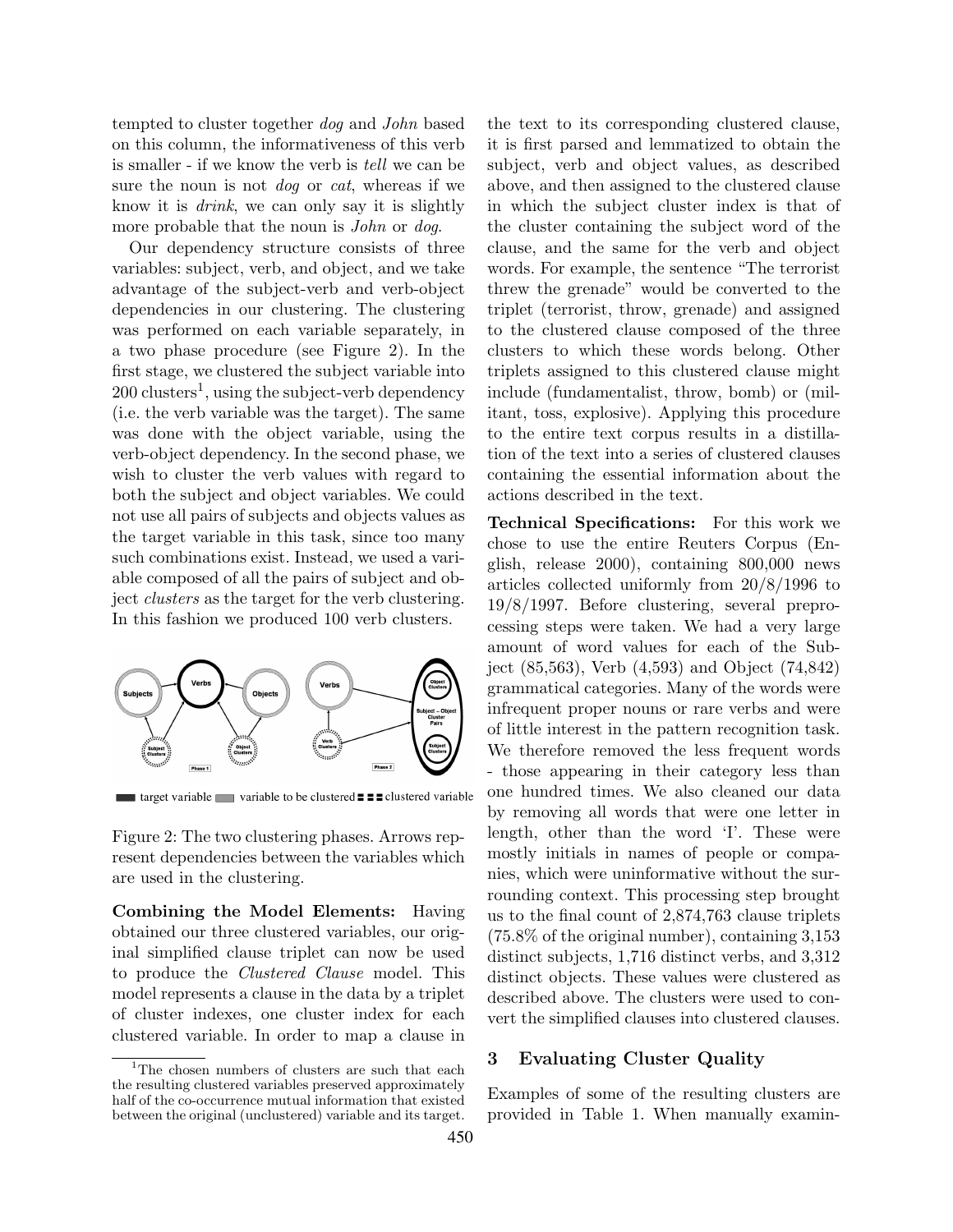| "Technical Developements" (Subject                      |
|---------------------------------------------------------|
| Cluster 160): treatment, drug, method, tactic,          |
| version, technology, software, design, device, vaccine, |
| ending, tool, mechanism, technique, instrument,         |
| therapy, concept, model                                 |
| "Ideals/Virtues" (Object Cluster 14):                   |
| sovereignty, dominance, logic, validity, legitimacy,    |
| freedom, discipline, viability, referendum, wisdom,     |
| innocence, credential, integrity, independence          |
| "Emphasis Verbs" (Verb Cluster 92): im-                 |
| ply, signify, highlight, mirror, exacerbate, mark, sig- |
| nal, underscore, compound, precipitate, mask, illus-    |
| trate, herald, reinforce, suggest, underline, aggra-    |
| vate, reflect, demonstrate, spell, indicate, deepen     |
| "Plans" (Object Cluster 33): journey, ar-               |
| rangement, trip, effort, attempt, revolution, pull-     |
| out, handover, sweep, preparation, filing, start, play, |
| repatriation, redeployment, landing, visit, push,       |
| transition, process                                     |

Table 1: Example clusters (labeled manually).

ing the clusters, we noticed the "fine-tuning" of some of the clusters. For instance, we had a cluster of countries involved in military conflicts, and another for other countries; a cluster for winning game scores, and another for ties; etc. The fact that the algorithm separated these clusters indicates that the distinction between them is important with regard to the interactions within the clause. For instance, in the first example, the context in which countries from the first cluster appear is very different from that involving countries in the second cluster.

The effect of the dependencies we use is also strongly felt. Many clusters can be described by labels such as "things that are thrown" (rock, flower, bottle, grenade and others), or "verbs describing attacks" (*spearhead, foil, intensify*, mount, repulse and others). While such criteria may not be the first choice of someone who is asked to cluster verbs or nouns, they represent unifying themes which are very appropriate to pattern detection tasks, in which we wish to detect connections between actions described in the clauses. For instance, we would like to detect the relation between throwing and military/police action (much of the throwing described in the news reports fits this relation). In order to do this, we must have clusters which unite the words relevant to those actions. Other criteria for clustering would most likely not be suitable, since they would probably not put  $eqq$ , bottle and rock in the same category. In this respect, our clustering method provides a more effective modeling of the domain knowledge.

#### 3.1 Evaluation via Semantic Resource

Since the success of our pattern detection task depends to a large extent on the quality of our clusters, we performed an experiment designed to evaluate semantic similarity between members of our clusters. For this purpose we made use of the WordNet Similarity package (Pedersen et al., 2004). This package contains many similarity measures, and we selected three of them (Resnik (1995), Leacock and Chodorow (1997), Hirst and St-Onge (1997)), which make use of different aspects of WordNet (hierarchy and graph structure). We measured the average pairwise similarity between any two words appearing in the same cluster. We then performed the same calculation on a random grouping of the words, and compared the two scores. The results (Fig. 3) show that our clustering, based on co-occurrence statistics and dependencies within the sentence, correlates with a purely semantic similarity as represented by the WordNet structure, and cannot be attributed to chance.



Figure 3: Inter-cluster similarity (average pairwise similarity between cluster members) in our clustering (light) and a random one (dark). Random clustering was performed 10 times. Average values are shown with error bars to indicate standard deviation. Only Hirst & St-Onge measure verb similarity.

#### 4 Relation Detection Task

Motivation: In order to demonstrate the use of our model, we chose a relation detection task. The workshop on entailment mentioned in the introduction was mainly focused on detecting whether or not an entailment relation exists between two texts. In this work we present a com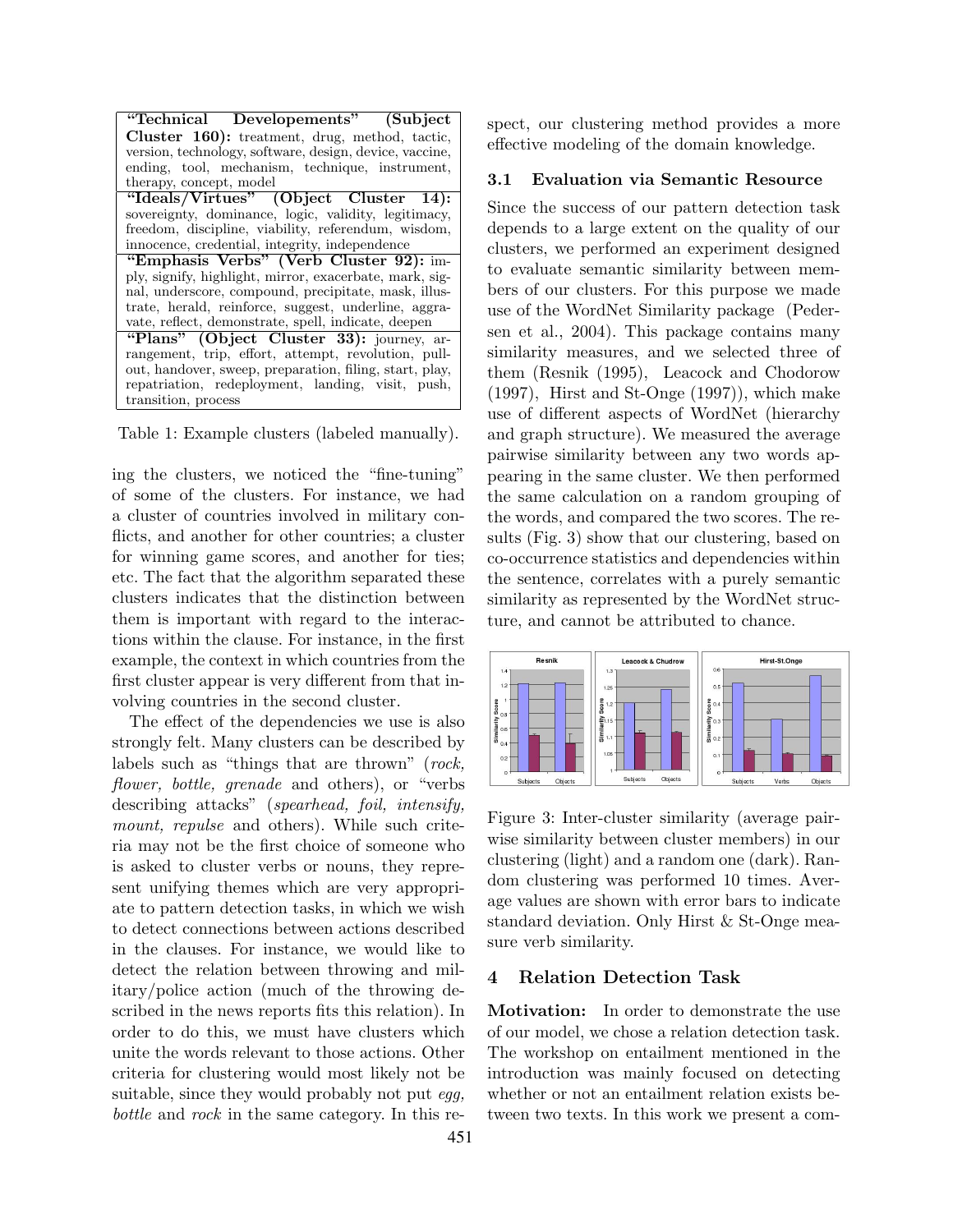plementary approach - a method designed to automatically detect relations between portions of text and generate a knowledge base of the detected relations in a generalized form. As stated by (Dagan et al., 2005), such relations are important for IR applications. In addition, the patterns we employ are likely to be useful in other linguistic tasks involving whole clauses, such as paraphrase acquisition.

Pattern Definition: For our relation detection task, we searched for instances of predefined patterns indicating a relation between two clustered clauses. We restricted the search to clause pairs which co-occur within a distance of ten clauses<sup>2</sup> from each other. In addition to the distance restriction, we required an *anchor*: a noun that appears in both clauses, to further strengthen the relation between them. Noun anchors establish the fact that the two component actions described by the pattern involve the same entities, implying a direct connection between them. The use of verb anchors was also tested, but found to be less helpful in detecting significant patterns, since in most cases it simply found verbs which tend to repeat themselves frequently in a context. The method we describe assumes that statistically significant cooccurrences indicate a relationship between the clauses, but does not attempt to determine the type of relation.

Significance Calculation: The patterns detected by the system were scored using the statistical p-value measure. This value represents the probability of detecting a certain number of occurrences of a given pattern in the data under the independence assumption, i.e. assuming there is no connection between the two halves of the pattern. If the system has detected k instances of a certain pattern, we calculate the probability of encountering this number of instances under the independence assumption. The smaller the probability, the higher the significance. We consider patterns with a chance probability lower than 5% to be significant.

We assume a Gaussian-like distribution of oc-

currence probability for each pattern<sup>3</sup>. In order to estimate the mean and standard deviation values, we created 100 simulated sequences of triplets (representing clustered clauses) which were independently distributed and varied only in their overall probability of occurrence. We then estimated the mean and standard deviation for any pair of clauses in the actual data using the simulated sequences.

| $(X, VC_{36}, OC_7)$       | $\rightarrow_{10} (X, VC_{57}, OC_{85})$      |
|----------------------------|-----------------------------------------------|
| storm, lash, province      | storm, cross, Cuba                            |
| quake, shake, city         | quake, hit, Iran                              |
| earthquake, jolt, city     | earthquake, hit, Iran                         |
| $(X, VC_{40}, OC_{165})$   | $\rightarrow$ 10 $(X,VC_{52},OC_{152})$       |
| police, arrest, leader     | police, search, mosque                        |
| police, detain, leader     | police, search, mosque                        |
| police, arrest, member     | police, raid, enclave                         |
| $(SC_{39}, VC_{21}, X)$    | $\rightarrow_{10} (X, beat\ ^{4},OC_{155})$   |
| sun, report, earnings      | earnings, beat, expectation                   |
| xerox, report, earnings    | earnings, beat, forecast                      |
| microsoft, release, result | result, beat, forecast                        |
| $(X, VC_{57}, OC_7)$       | $\rightarrow$ 10 $(X, cause\ ^{4}, OC_{153})$ |
| storm, hit, coast          | storm, cause, damage                          |
| cyclone, near, coast       | cyclone, cause, damage                        |
| earthquake, hit, northwest | earthquake,cause,damage                       |
| quake, hit, northwest      | quake, cause, casualty                        |
| earthquake, hit, city      | earthquake,cause,damage                       |

Table 2: Example Patterns

## 4.1 Pattern Detection Results

In Table 2 we present several examples of high ranking (i.e. significance) patterns with different anchorings detected by our method. The detected patterns are represented using the notation of the form  $(SC_i, VC_j, X) \rightarrow_n$  $(X, VC_{i'}, OC_{j'})$ . X indicates the anchoring word. In the example notation, the anchoring word is the object of the first clause and the subject of the second  $(O-S$  for short). *n* indicates the maximal distance between the two clauses. The terms  $SC$ ,  $VC$  or  $OC$  with a subscripted index represent the cluster containing the subject, verb or object (respectively) of the appropriate clause. For instance, in the first example in Table 2,  $VC_{36}$  indicates verb cluster no. 36, containing the verbs lash, shake and jolt, among others.

<sup>2</sup>Our experiments showed that increasing the distance beyond this point did not result in significant increase in the number of detected patterns.

 $3B$ ased on Gwadera et al. (2003), dealing with a similar, though simpler, case.

<sup>4</sup> In two of the patterns, instead of a cluster for the verb, we have a single word - beat or cause. This is the result of an automatic post-processing stage intended to prevent over-generalization. If all the instances of the pat-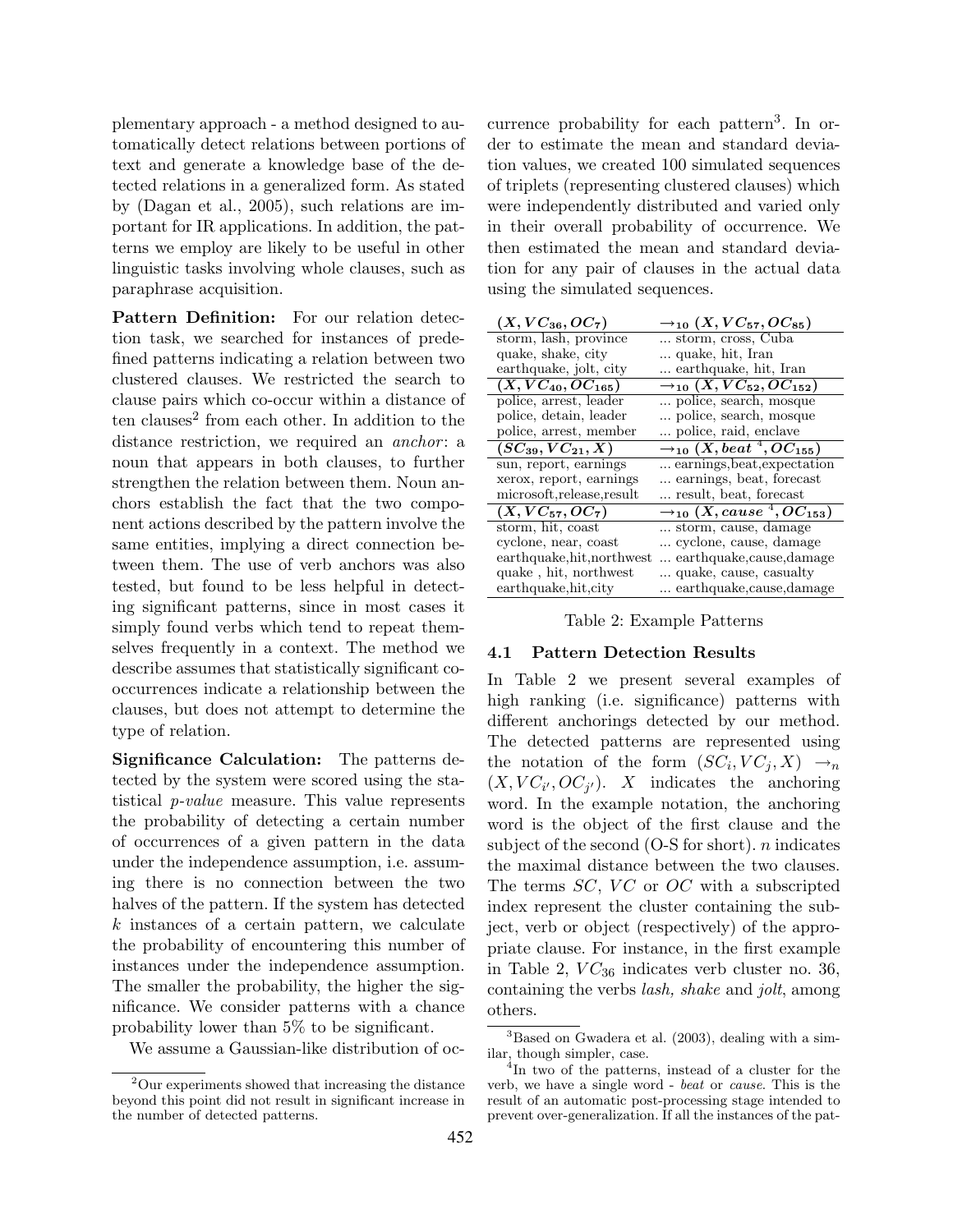| Anchoring       | Number of      |  |
|-----------------|----------------|--|
| System          | Patterns Found |  |
| Subject-Subject | 428            |  |
| Object-Object   | 291            |  |
| Subject-Object  | 180            |  |
| Object-Subject  | 178            |  |

Table 3: Numbers of patterns found  $(p < 5\%)$ 

Table 3 lists the number of patterns found, for each anchoring system. The different anchoring systems produce quantitatively different results. Anchoring between the same categories produces more patterns than between the same noun in different grammatical roles. This is expected, since many nouns can only play a certain part in the clause (for instance, many verbs cannot have an inanimate entity as their subject).

The number of instances of patterns we found for the anchored template might be considered low, and it is likely that some patterns were missed simply because their occurrence probability was very low and not enough instances of the pattern occurred in the text. In Section 4 we stated that in this task, we were more interested in precision than in recall. In order to detect a wider range of patterns, a less restricted definition of the patterns, or a different significance indicator, should be used (see Sec. 6).

Human Evaluation: In order to better determine the quality of patterns detected by our system, and confirm that the statistical significance testing is consistent with human judgment, we performed an evaluation experiment with the help of 22 human judges. We presented each of the judges with 60 example groups, 15 for each type of anchoring. Each example group contained three clause pairs conforming to the anchoring relation. The clauses were presented in a normalized form consisting only of a subject, object and verb converted to past tense, with the addition of necessary determiners and prepositions. For example, the triplet (police, detain, leader) was converted to "The police detained the leader". In half the cases (randomly

selected), these clause pairs were actual examples (instances) of a pattern detected by our system (instances group), such as those appearing in Table 2. In the other half, we listed three clause pairs, each of which conformed to the anchoring specification listed in Section 4, but which were randomly sampled from the data, and so had no connection to one another (baseline group). We asked the judges to rate on a scale of 1-5 whether they thought the clause pairs were a good set of examples of a common relation linking the first clause in each pair to the second one.

|       | Instances | Instances | <b>Baseline</b> | Baseline |
|-------|-----------|-----------|-----------------|----------|
|       | Score     | StdDev    | Score           | StdDev   |
| All   | 3.5461    | 0.4780    | 2.6341          | 0.4244   |
| $O-S$ | 3.9266    | 0.6058    | 2.8761          | 0.5096   |
| $O-O$ | 3.4938    | 0.5144    | 2.7464          | 0.6205   |
| $S-O$ | 3.4746    | 0.7340    | 2.5758          | 0.6314   |
| $S-S$ | 3.2398    | 0.4892    | 2.3584          | 0.5645   |

Table 4: Results for human evaluation

Table 4 reports the overall average scores for baseline and instances groups, and for each of the four anchoring types individually. The scores were averaged over all examples and all judges. An ANOVA showed the difference in scores between the baseline and instance groups to be significant ( $p < 0.001$ ) in all four cases.

Achievement of Model Goals: We employed clustering in our model to overcome datasparseness. The importance of this decision was evident in our results. For example, the second pattern shown in Table 2 appeared only four times in the text. In these instances, verb cluster 40 was represented twice by the verb arrest and twice by detain. Two appearances are within the statistical deviation of all but the rarest words, and would not have been detected as significant without the clustering effect. This means the pattern would have been overlooked, despite the strongly intuitive connection it represents. The system detected several such patterns.

The other reason for clustering was generalization. Even in cases where patterns involving single words could have been detected, it would have been impossible to unify similar patterns into generalized ones. In addition, when encountering a new clause which differs slightly from

tern in the text contained the same word in a certain position (in these examples - the verb position in the second clause), this word was placed in that position in the generalized pattern, rather than the cluster it belonged to. Since we have no evidence for the fact that other words in the cluster can fit that position, using the cluster indicator would be over-generalizing.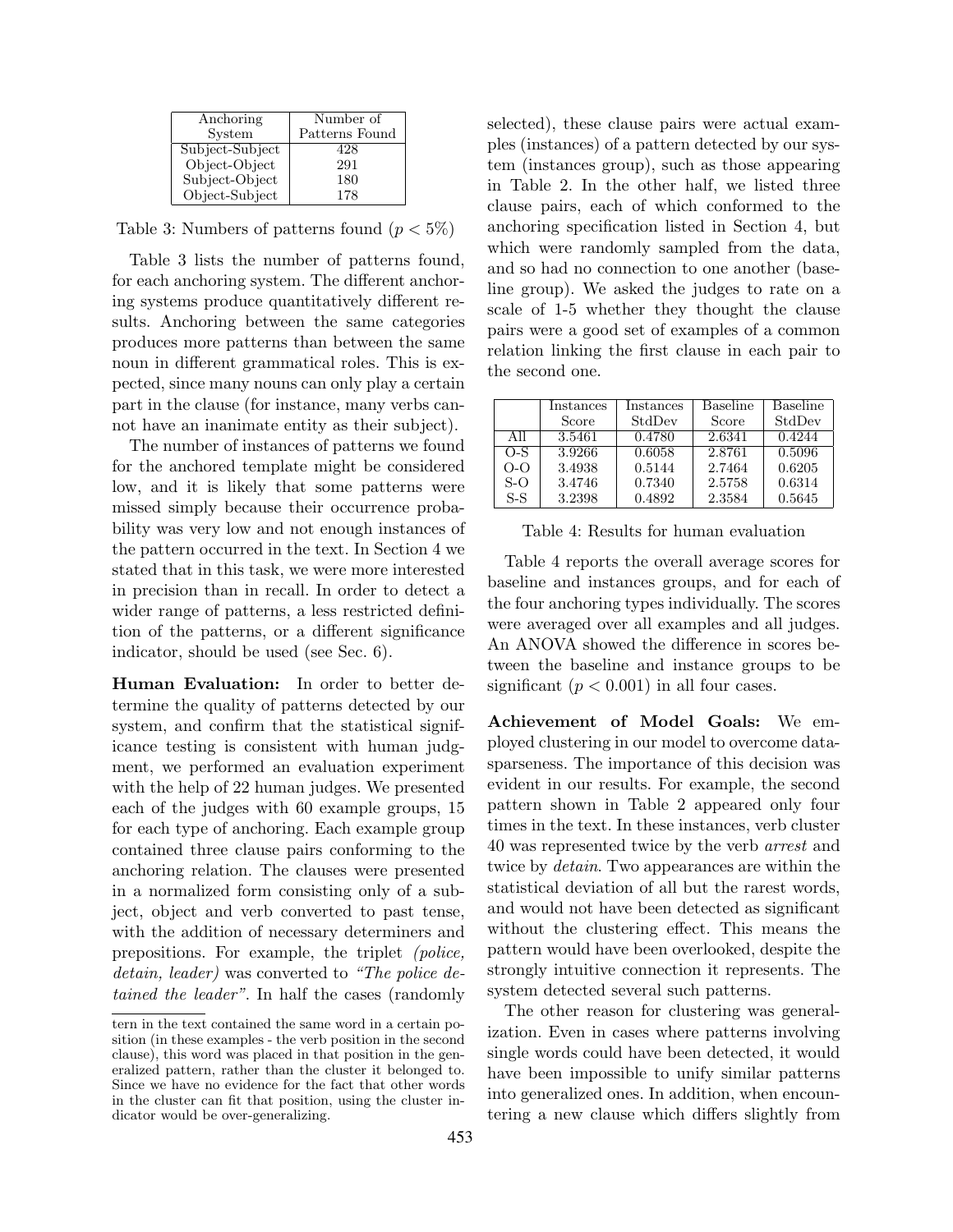the ones we recognized in the original data, there would be no way to recognize it and draw the appropriate conclusions. For example, there would be no way to relate the sentence "The typhoon approached the coast" to the fourth example pattern, and the connection with the resulting damage would not be recognized.

# 5 Comparison with Previous Work

The relationship between textual features and semantics and the use of syntax as an indicator of semantics has been widespread. Following the idea proposed in Harris' Distributional Hypothesis (Harris, 1985), that words occurring in similar contexts are semantically similar, many works have used different definitions of context to identify various types of semantic similarity. Hindle (1990) uses a mutual-information based metric derived from the distribution of subject, verb and object in a large corpus to classify nouns. Pereira et al. (1993) cluster nouns according to their distribution as direct objects of verbs, using information-theoretic tools (the predecessors of the tools we use in this work). They suggest that information theoretic measures can also measure semantic relatedness.

These works focus only on relatedness of individual words and do not describe how the automatic estimation of semantic similarity can be useful in real-world tasks. In our work we demonstrate that using clusters as generalized word units helps overcome the sparseness and generalization problems typically encountered when attempting to extract high-level patterns from text, as required for many applications.

The DIRT system (Lin and Pantel, 2001) deals with inference rules, and employs the notion of paths between two nouns in a sentence's parse tree. The system extracts such path structures from text, and provides a similarity measure between two such paths by comparing the words which fill the same slots in the two paths. After extracting the paths, the system finds groups of similar paths. This approach bears several similarities to the ideas described in this paper, since our structure can be seen as a specific path in the parse tree (probably the most basic one, see Fig. 1). In our setup, similar clauses are clustered together in the same Clustered-Clause, which could be compared to clustering DIRT's paths using its similarity measure. Despite these similarities, there are several important differences between the two systems. Our method uses only the relationships inside the path or clause in the clustering procedure, so the similarity is based on the structure itself. Furthermore, Lin and Pantel did not create path clusters or generalized paths, so that while their method allowed them to compare phrases for similarity, there is no convenient way to identify high level contextual relationships between two nearby sentences. This is one of the significant advantages that clustering has over similarity measures - it allows a group of similar objects to be represented by a single unit.

There have been several attempts to formulate and detect relationships at a higher context level. The VerbOcean project (Chklovski and Pantel, 2004) deals with relations between verbs. It presents an automatically acquired network of such relations, similar to the WordNet framework. Though the patterns used to acquire the relations are usually parts of a single sentence, the relationships themselves can also be used to describe connections between different sentences, especially the enablement and happensbefore relations. Since verbs are the central part of the clause, VerbOcean can be viewed as detecting relations between clauses as whole units, as well as those between individual words. As a solution to the data sparseness problem, web queries are used. Torisawa (2006) addresses a similar problem, but focuses on temporal relations, and makes use of the phenomena of Japanese coordinate sentences. Neither of these approaches attempt to create generalized relations or group verbs into clusters, though in the case of VerbOcean this could presumably be done using the similarity and strength values which are defined and detected by the system.

## 6 Future Work

The clustered clause model presents many directions for further research. It may be productive to extend the model further, and include other parts of the sentence, such as adjectives